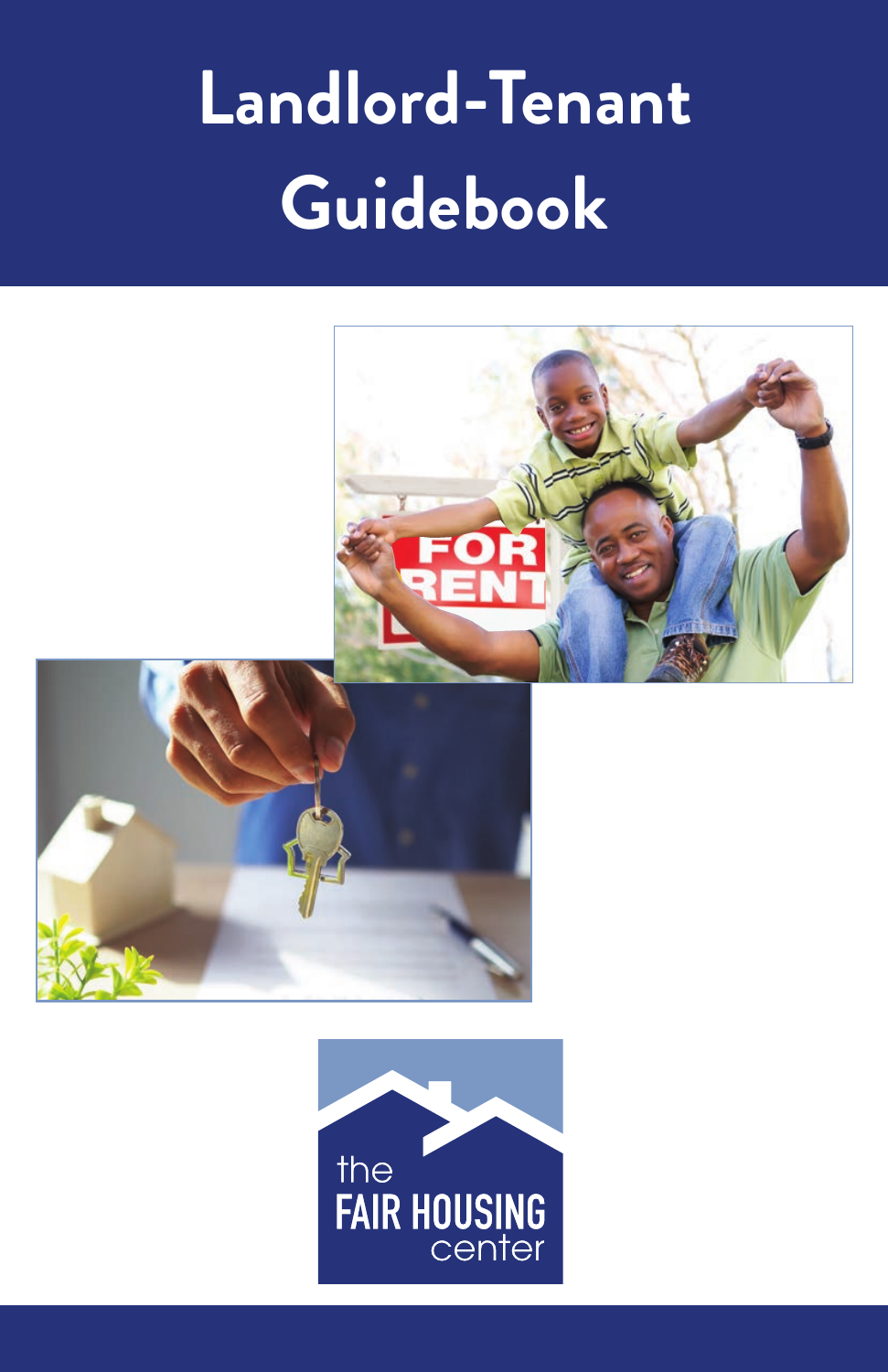#### **These groups are protected from housing discrimination under federal, state, and local fair housing laws:**

Race Color National Origin Sex Religion Familial Status **Disability** Sexual Orientation\* Gender Identity\* Military Status\*\*

> \*Local Protection \*\*State Protection

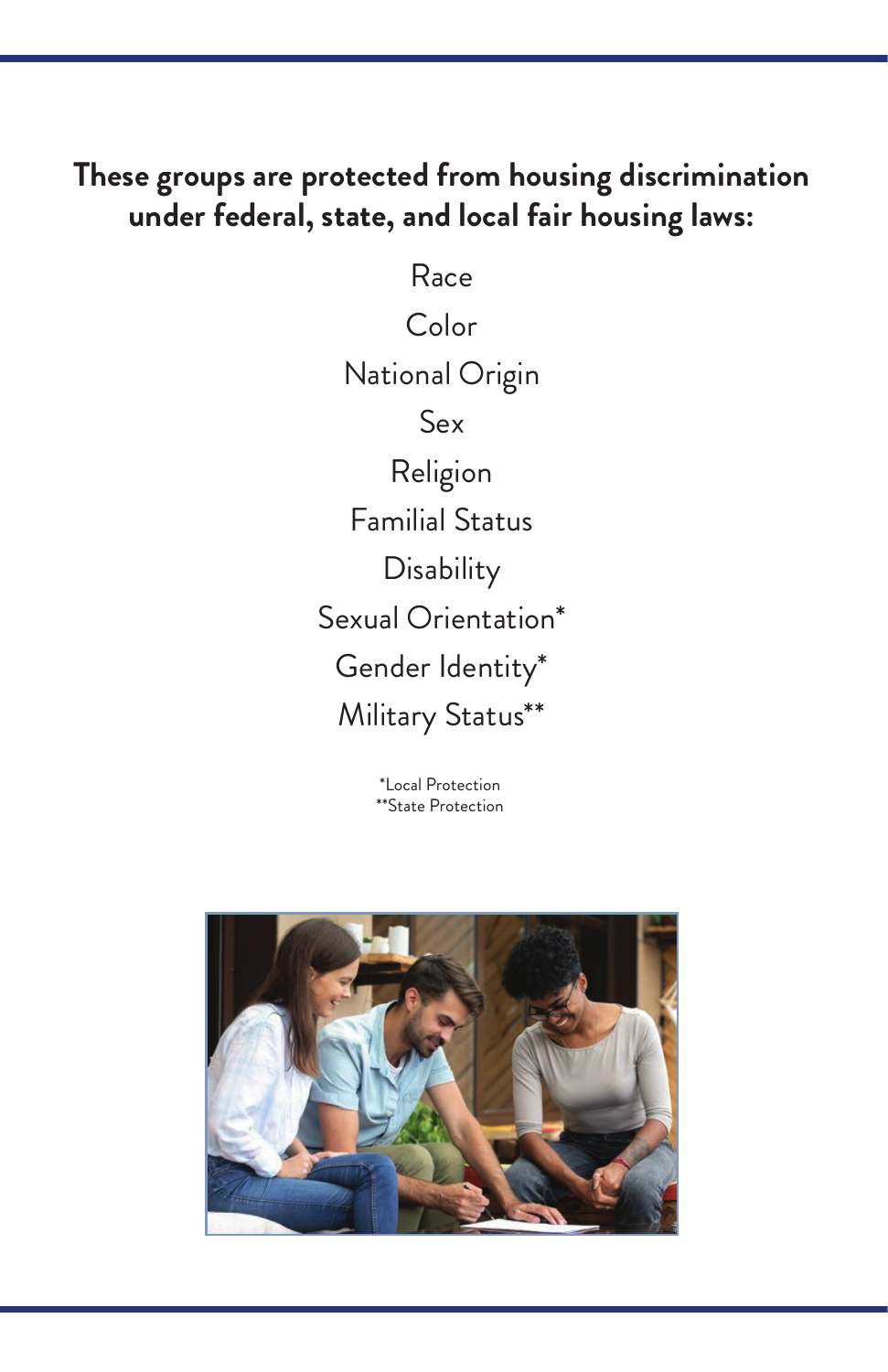Dear Landlords and Tenants,

Everyone has the right to be treated fairly when renting a home. Tenants and landlords share a unique relationship that can be tested at times. Mediation addresses the needs of both landlords and tenants, helping to preserve this relationship.



Marie Flannery President & CEO

No matter what the issue is, The Fair Housing Center mediator listens to both sides to find common ground upon which all parties can agree. Mediation is voluntary, confidential, and free to all Lucas County residents. Resolving disputes prior to an eviction saves each party time and money, including attorneys fees, court costs, moving, or other related costs.

Reducing the number of evictions filed each year in Lucas County is one of the goals of this program. By educating tenants and landlords about their rights and responsibilities, we can reduce the number of evictions. Providing educational materials and informational trainings help us achieve our goals.

Call 419-243-6163 to learn how we can help you resolve the landlordtenant issue you are experiencing.

Sincerely,

Marie M. Hannery

President and CEO of The Fair Housing Center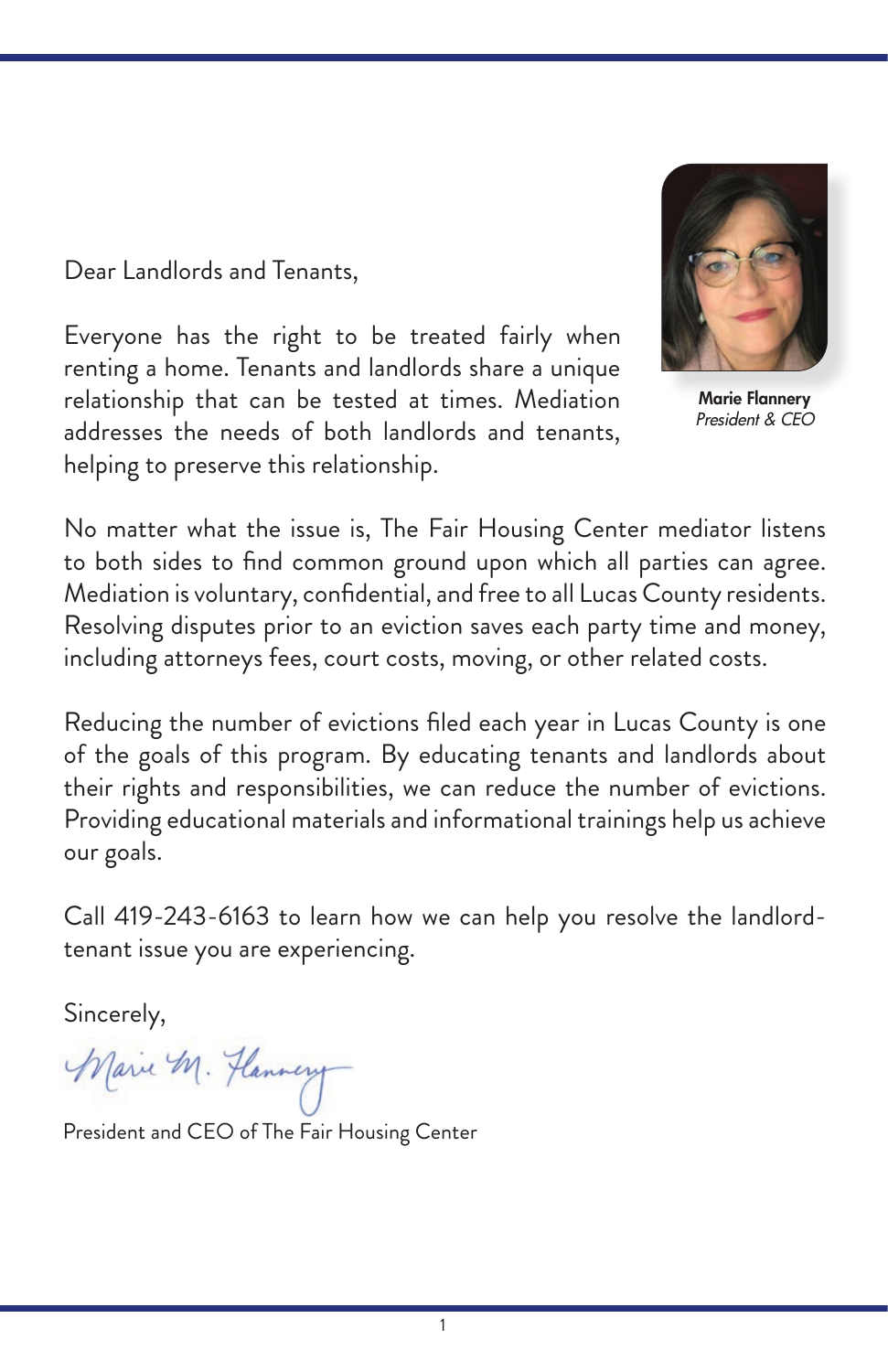# **Overview of Ohio's Landlord-Tenant Laws**

#### **Definitions**

A **tenant** is a person entitled under a rental agreement to the use and occupancy of residential premises to the exclusion of others. R.C. 5321.01(A).

A **landlord** is the owner, lessor, or sublessor of residential premises or any person that the owner, lessor or sublessor authorizes to manage the premises or to receive rent from a tenant under a rental agreement. R.C. 5321.01(B).

The term **"landlord" includes the property management company** that manages the property. That means the property management company must fulfill the duties of a landlord.

**Residential premises** are "a dwelling unit for residential use and occupancy and the structure of which it is a part, the facilities and appurtenances therein, and the grounds, areas, and facilities for the use of tenants generally or the use of which is promised the tenant." R.C. 5321.01(C



DISCLAIMER: This brochure is provided for informational use only and does not constitute legal advice. This information is accurate to the best of our knowledge, information, and belief as of September 2020, the date of publication of this booklet. Your use of this information does not create a lawyer-client relationship between you and The Fair Housing Center. If you need legal advice, we encourage you to contact an attorney.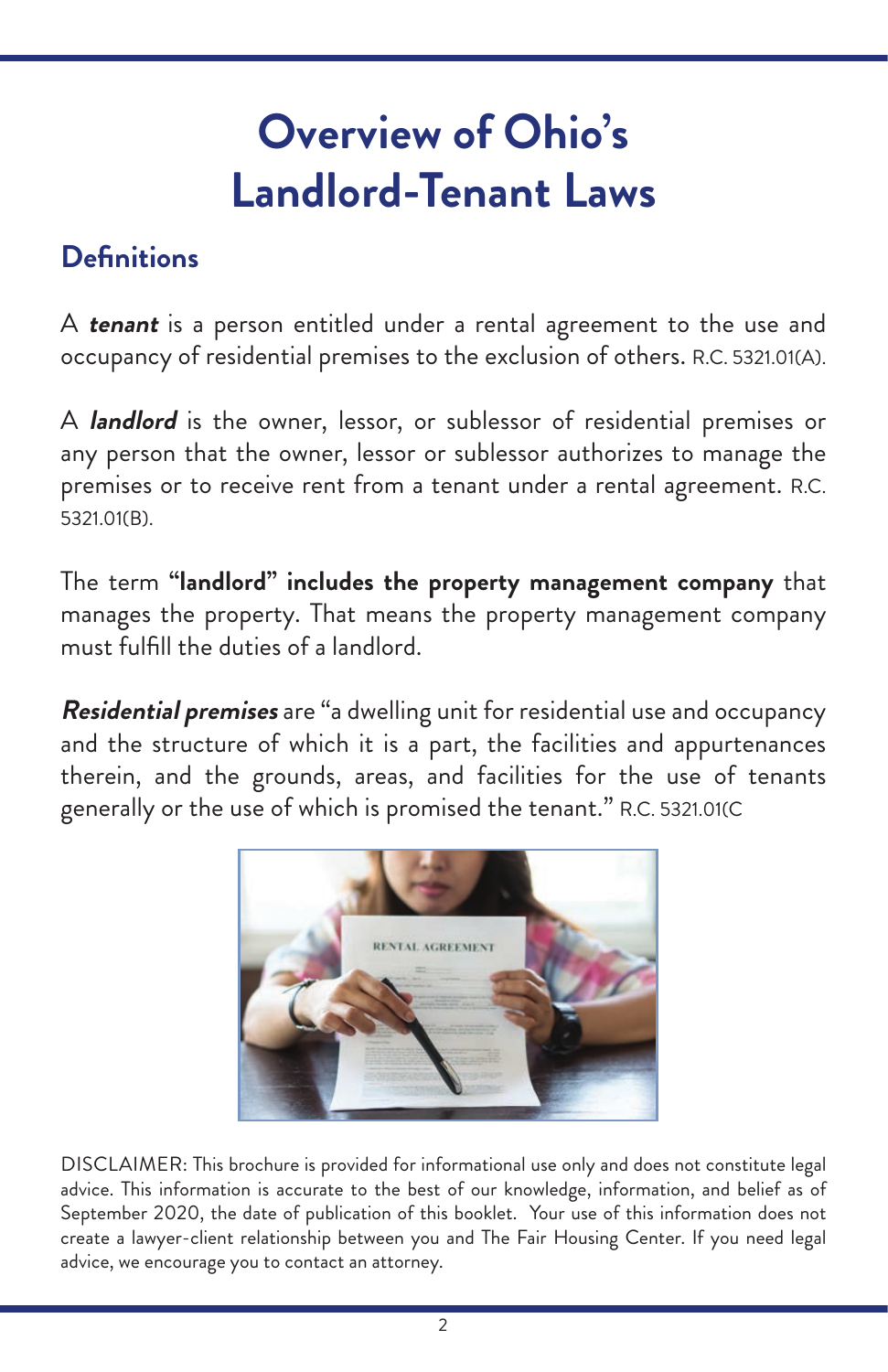## **Landlord Duties:**

These responsibilities cannot be waived through any oral or written agreement (such as your lease). R.C. 5321.13. A landlord has a duty to:

- Comply with all building, housing, health, and safety codes that materially affect health and safety.
- Keep the property in a fit and habitable condition by making all necessary repairs.
- Keep all common or public areas (such as hallways, entryways, and parking lots) safe and clean.
- Maintain in good working condition all electrical, plumbing, heating and air conditioning systems, fixtures, and appliances that the landlord has supplied or is required to provide (example: refrigerators, stoves, and air conditioners).
- Provide running water and reasonable amounts of hot water and heat. An exception may be made when the water or heat is exclusively controlled by the tenant through a direct utility connection. This exception is very rare for water services.
- Provide garbage cans and arrange for trash removal if the landlord owns four (4) or more units in the same building.
- Provide 24-hour notice before entering the tenants' apartment unit unless there is an emergency. Except in an emergency, the landlord can only enter the property at reasonable times and in a reasonable manner.
- Provide the federally required lead paint disclosures and informational materials if the rental property was built before 1978.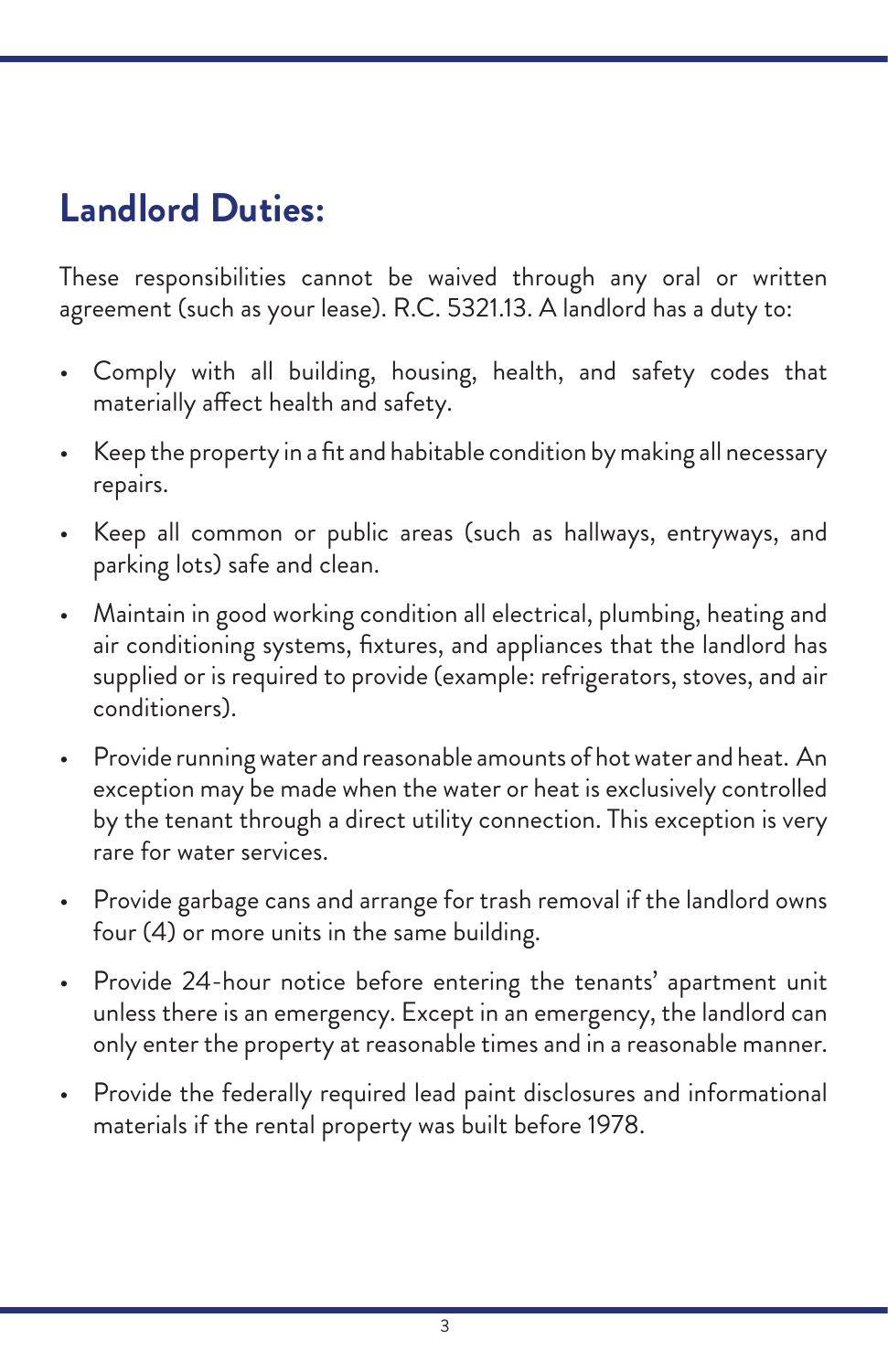## **Landlords CANNOT:**

- Abuse their right to access/entry. The landlord must have an appropriate reason to enter, such as to inspect the premises, deliver packages, or show the rental unit to prospective tenants or buyers.
- Retaliate by increasing the rent, decreasing services, evicting, or threatening to evict because the tenant complained to a government agency of a violation that affects health or safety.
- Shut off utilities or other services, change locks, remove doors or windows, or take tenants' possessions in order to try to force them to move, even if the tenant is behind on rent payments, or their lease has expired.
- Evict, unless it is by filing an eviction action against the tenant and obtaining a court order.
- Raise the rent, terminate the tenancy, or change the terms of the lease or rental agreement without giving proper notice.
- Stop tenants from having guests.
- Charge excessive late fees or application fees.
- Discriminate against protected classes as provided in the Fair Housing Act. Protected classes include race, color, national origin, religion, sex, familial status (pregnant women or families with children under the age of 18), disabilities, military status,\*\* sexual orientation\* or gender identity.\* For more information on the protections provided by the Fair Housing Act, visit toledofhc.org.

\*Local Protection \*\*State Protection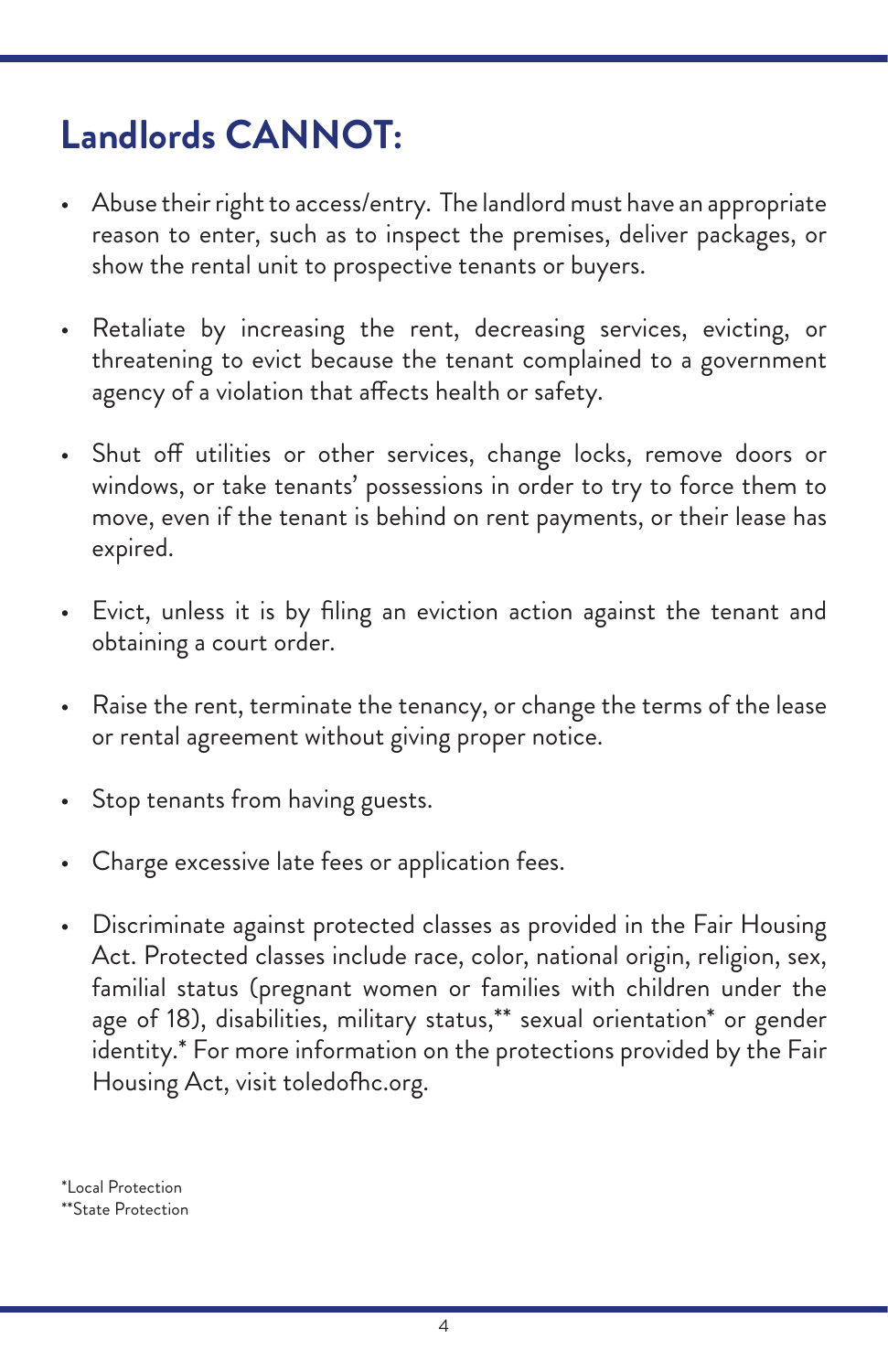- Discriminate against persons with disabilities by denying the use of assistance animals. Assistance animals are not pets; they are medical devices, like wheelchairs, that allow a tenant full use and enjoyment of their dwelling. When a tenant has an assistance animal, "no pets" policies and pet fees cannot apply.
- Request disability-related information. Exception: The housing provider may request information to verify the need for a requested accommodation if the disability or the need for the accommodation is not known or obvious.

For more information on assistance animals, reasonable accommodations, and other protections for persons with disabilities, visit toledofhc.org.

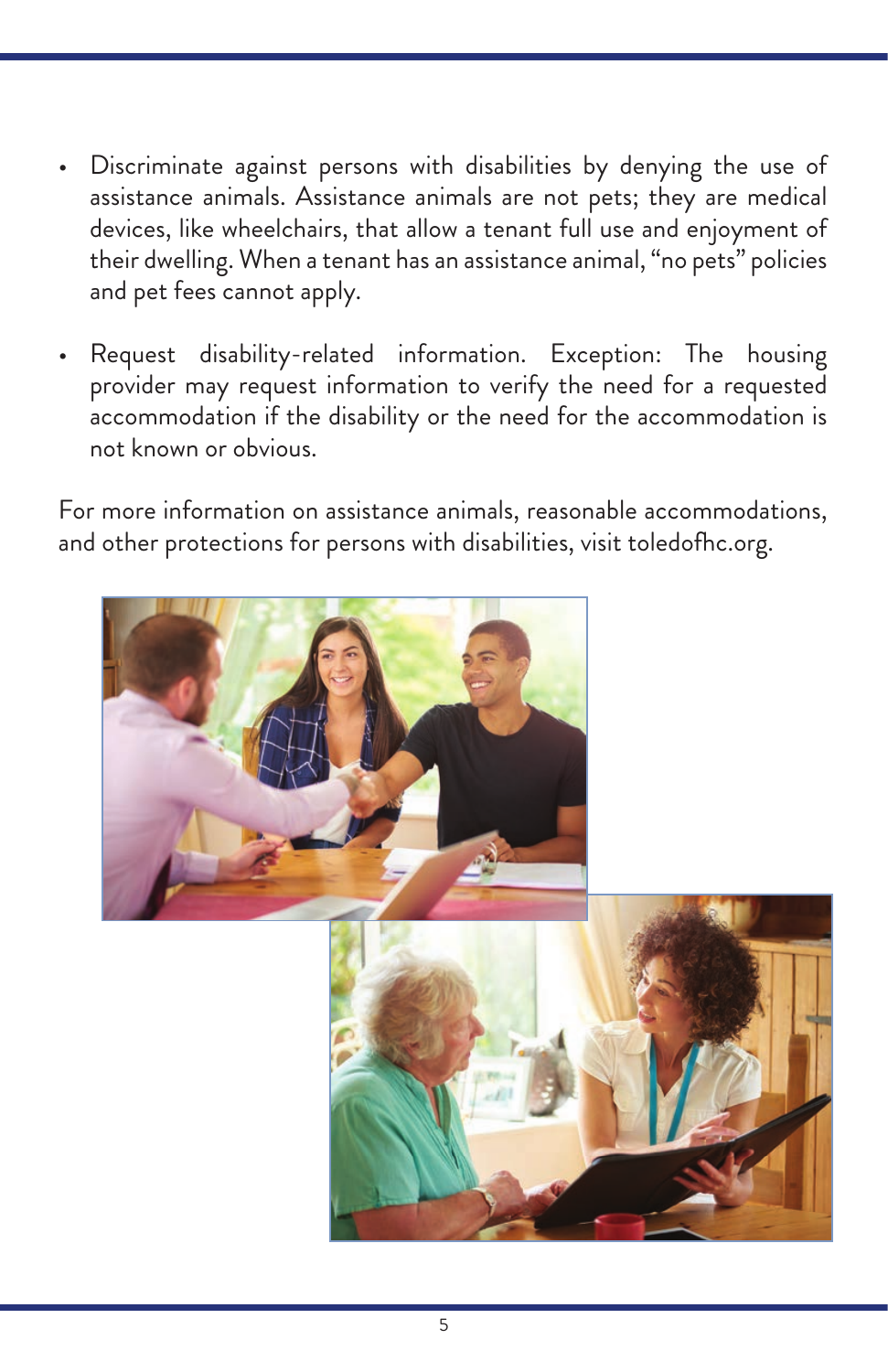## **Tenant Duties:**

If a tenant violates any of their duties under the law or their lease agreement, the landlord may have the right to recover damages from and/or evict the tenant(s) from the property. A tenant has a duty to:

- Keep the property safe and clean.
- Dispose of all garbage in a safe and clean manner.
- Keep all plumbing fixtures as clean as possible, given their condition.
- Use electrical and plumbing fixtures correctly.
- Follow all housing, health, and safety codes that apply to tenants.
- Avoid damaging the property and keep guests from causing damage.
- Keep appliances supplied by the landlord in good working order.
- Conduct themself in a manner that does not disturb the neighbors' peace.
- Allow the landlord to enter the rental unit if the request is reasonable and 24-hour advance notice is given.
- Comply with state or city laws and require household members and guests to do likewise.
- Not make changes to the rental unit (such as painting or removing carpeting) without getting permission from the landlord in writing.
- Refrain from engaging in, or allowing guests to engage in, illegal activity on the premises; for example, illegal drug manufacture or use.
- Pay rent in full and on time every month. Keep your rent receipts in a safe place for future reference.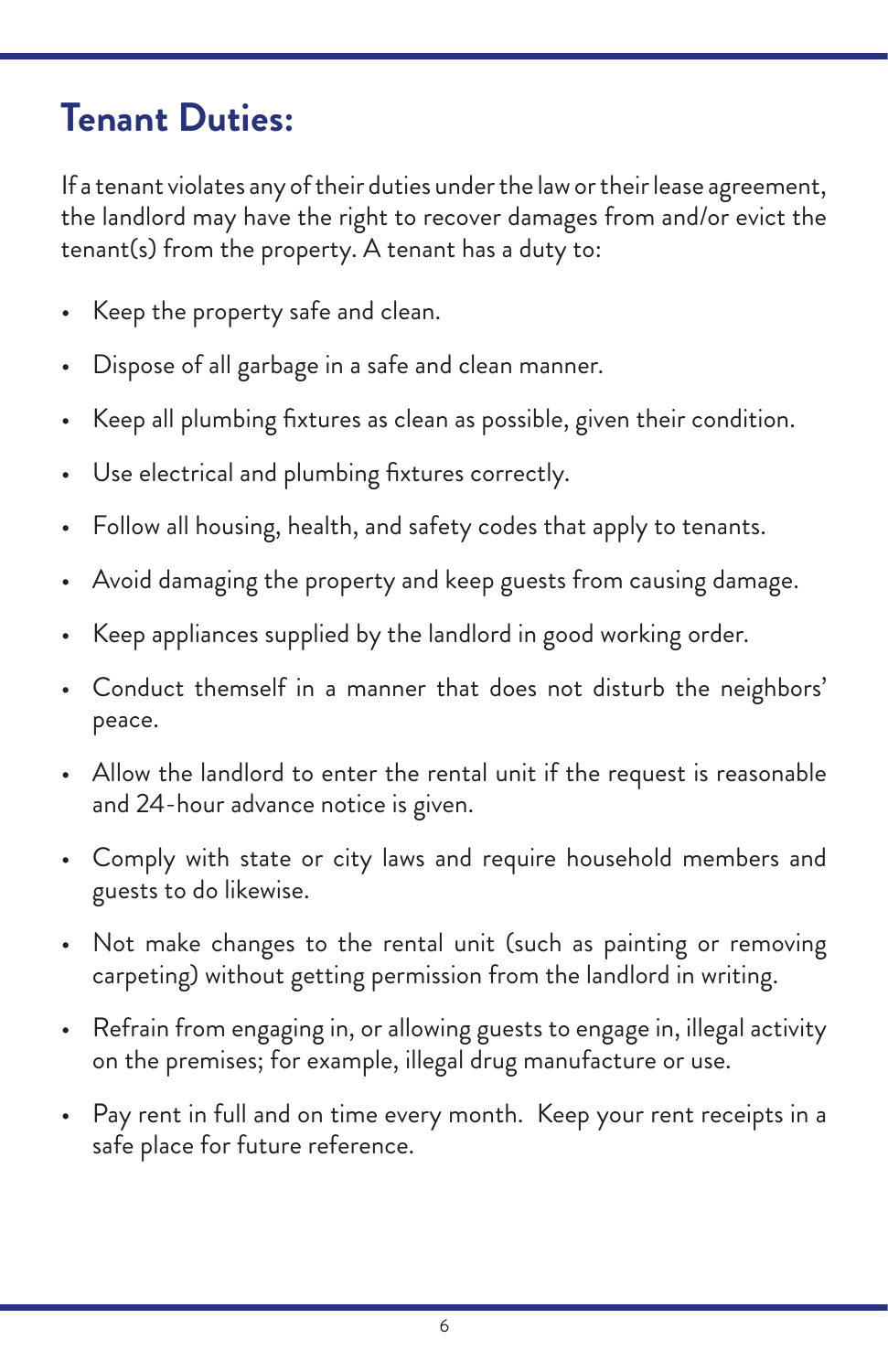## **Who is responsible?**

#### **Who is responsible for taking care of mold or water leaking into a rental unit?**

If the water leak violates a local code that materially affects health and safety, or if the mold and water makes the rental unit unsafe or not habitable, the landlord must fix the water leak and remove the mold. Local codes, as provided in the Toledo Municipal Code, prohibit nuisances and require appropriate waterproofing in homes.

#### **Who is responsible for odors and bad smells at a property?**

If the odors or bad smells are caused by an issue that violates a local code that materially affects health or safety, or if the odors and bad smells make the rental unit unsafe or not habitable, the landlord must address the issue. Local codes, as provided in the Toledo Municipal Code, prohibit nuisances and prohibit noxious or offensive odors.

#### **Who is responsible if a tenant is causing the issue?**

The landlord must comply with local codes and do whatever is reasonably necessary to keep the premises in a fit and habitable condition. This includes making repairs and resolving problems even if they were caused by a tenant. However, if the landlord can prove that the tenant caused damages beyond normal wear and tear, or violated the lease agreement, the landlord may have remedies against the tenant such as asking the tenant to pay for damages or asking the tenant to leave.

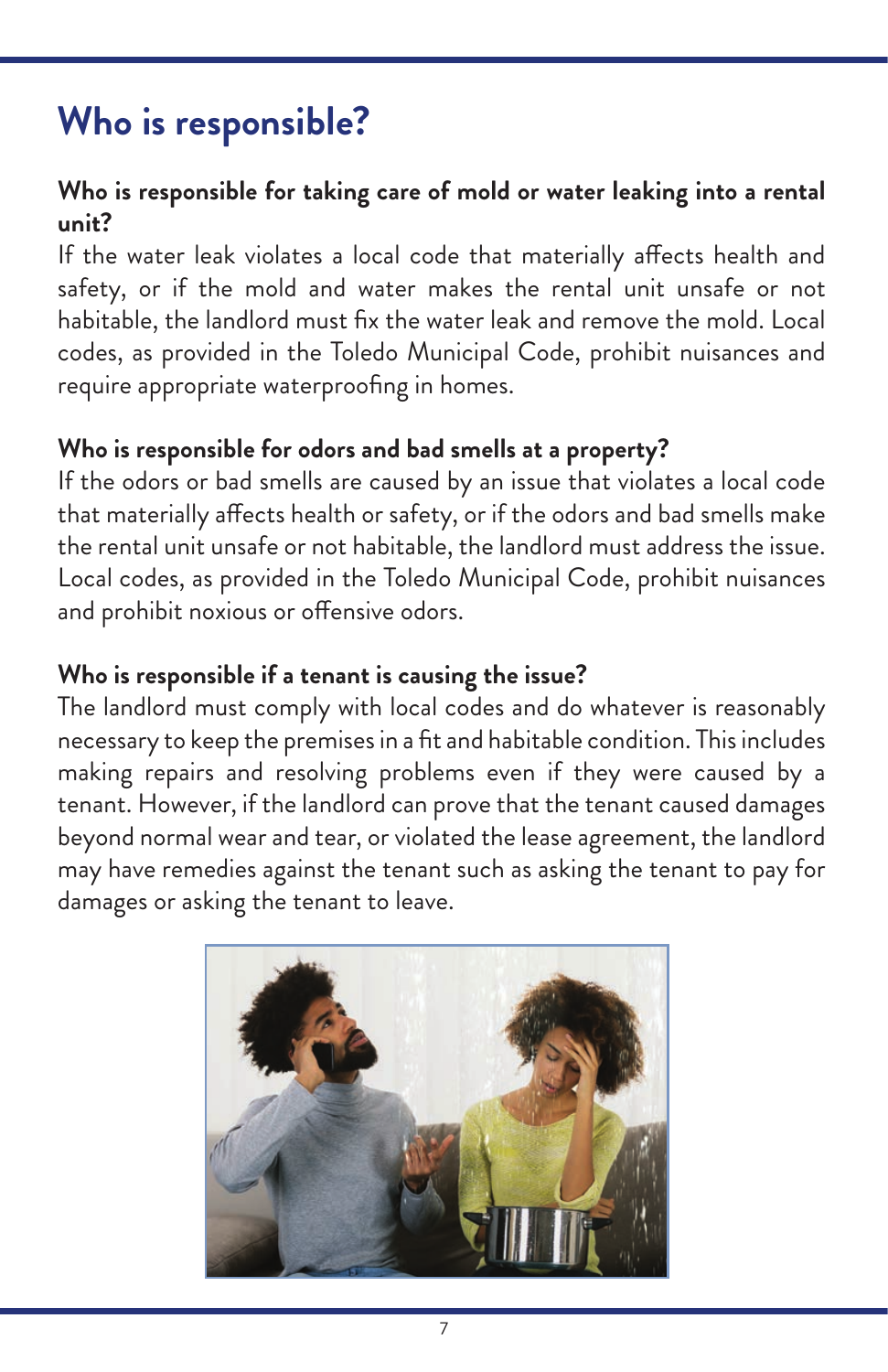#### **When can a landlord evict a tenant?**

- The landlord may evict the tenant when the tenant does not pay rent when it is due or otherwise violates the lease agreement.
- The landlord may evict the tenant when the lease expires if the tenant refuses to leave at the end of the lease. Once a written lease expires, it normally becomes a month to month lease which can be terminated with a 30 day notice from either party.
- If the tenant violates any of the tenant's duties as provided at R.C. 5321.05, the landlord may evict the tenant.

#### **5321.05 Tenant obligations:**

- **A. A tenant who is a party to a rental agreement shall do all of the following:**
	- 1. Keep the part of the premises that they occupy and use safe and sanitary;
	- 2. Dispose of all rubbish, garbage, and other waste in a clean, safe, and sanitary manner;
	- 3. Keep all plumbing fixtures used by the tenant either in the dwelling unit or on the premises as clean as their condition permits;
	- 4. Use and operate all electrical and plumbing fixtures properly;
	- 5. Comply with the requirements imposed on tenants by all applicable state and local housing, health, and safety codes;
	- 6. Personally refrain and forbid any other person who is on the premises with their permission from intentionally or negligently destroying, defacing, damaging, or removing any fixture, appliance, or other part of the premises;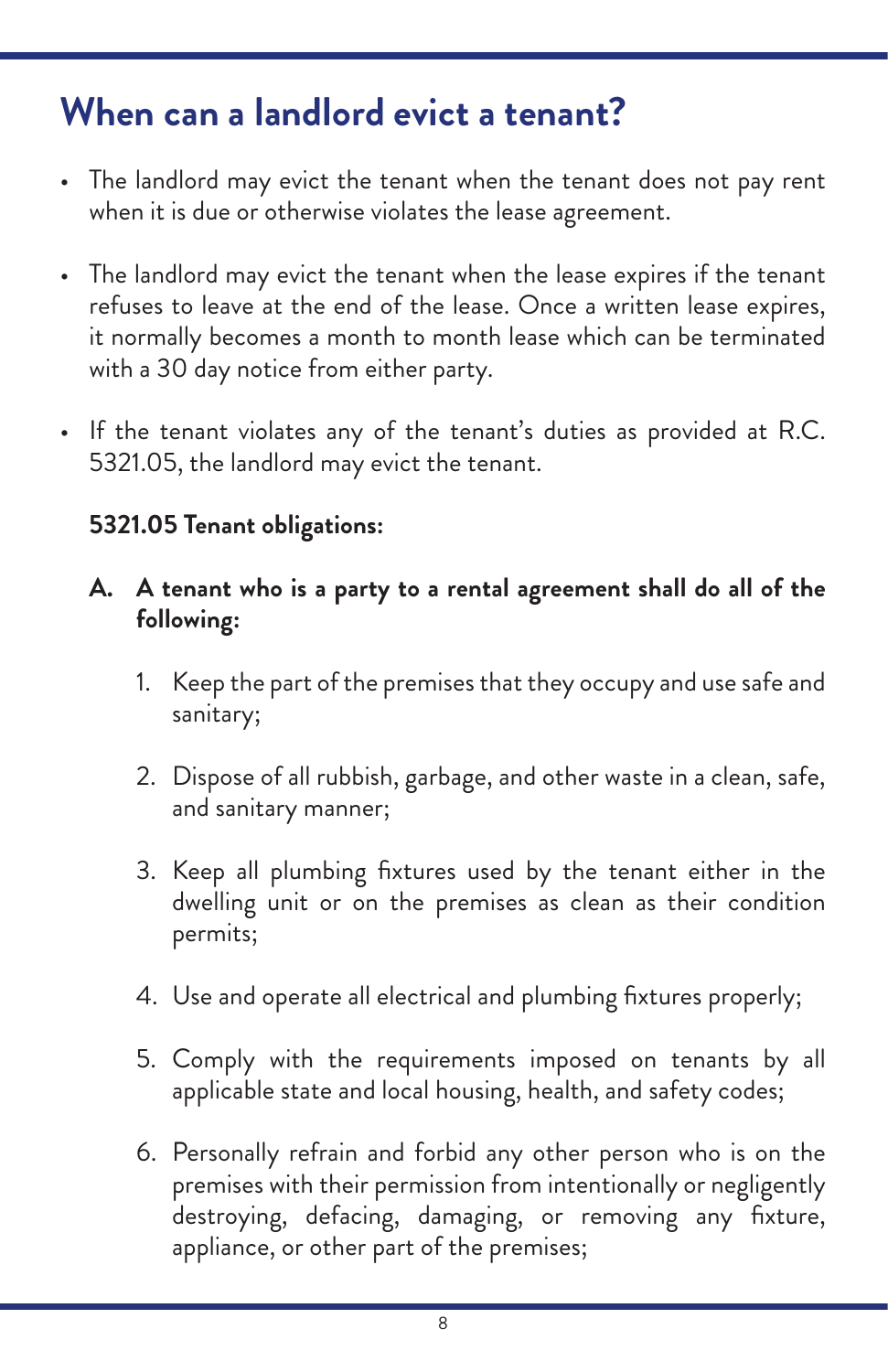- 7. Maintain in good working order and condition any range, refrigerator, washer, dryer, dishwasher, or other appliances supplied by the landlord and required to be maintained by the tenant under the terms and conditions of a written rental agreement;
- 8. Conduct one's self and require other persons on the premises with their consent to conduct themselves in a manner that will not disturb their neighbors' peaceful enjoyment of the premises;
- 9. The tenant and people in their households or on the premises at their invitation shall not violate the prohibitions contained in Chapters 2925 and 3719 of the Revised Code, or in municipal ordinances that are substantially similar to any section in either of those chapters, which relate to controlled substances.
- **B. The tenant shall not** unreasonably withhold consent for the landlord to enter into the dwelling unit in order to inspect the premises, make ordinary, necessary, or agreed repairs, decorations, alterations, or improvements, deliver parcels that are too large for the tenant's mail facilities, supply necessary or agreed services, or exhibit the dwelling unit to prospective or actual purchasers, mortgagees, tenants, workmen, or contractors.

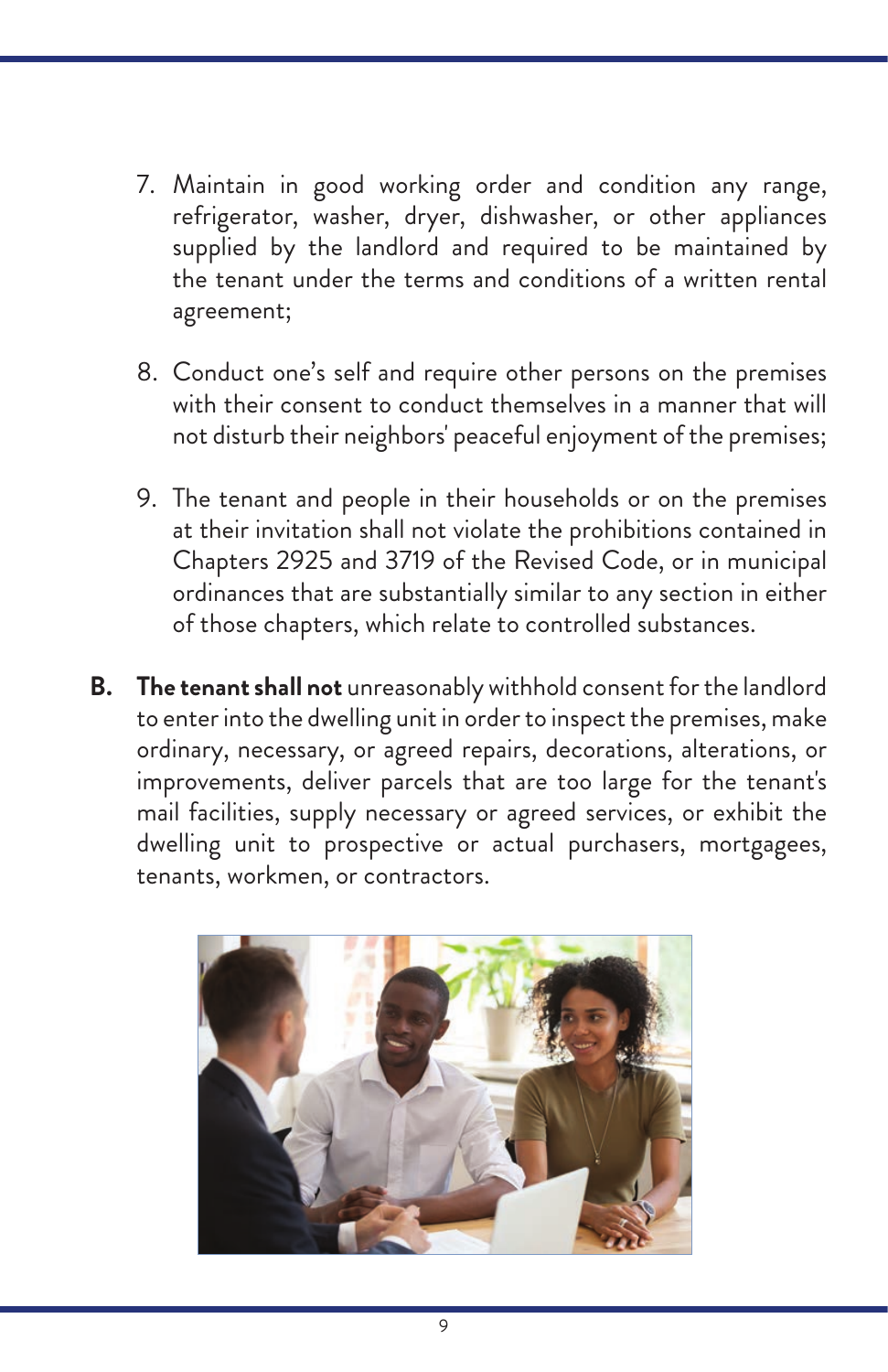# **What you need to know about Security Deposits**

- If the deposit exceeds one month's rent, the landlord must pay 5% interest per year on the amount over one month's rent, not the full amount.
- At the end of a lease term, a landlord may use the security deposit to cover any unpaid rent or fees, and any damage to the property beyond reasonable wear and tear.
- The tenant must give the landlord a forwarding address in writing where they would like the deposit sent.
- A landlord has 30 days after the termination of the lease agreement to return the security deposit. If the landlord withholds any or all of the security deposit, the landlord should send the tenant a written statement itemizing why the funds were withheld.
- If a landlord wrongfully withholds any portion of the security deposit, tenants are entitled to double damages for the wrongfully withheld portion, plus reasonable attorney's fees.

To help ensure the return of a security deposit at the end of the lease term, the landlord and the tenant should document the condition of the rental property at the time of move-in and at the time of move-out. Read the lease agreement and follow any lease termination procedures that are required by the landlord.

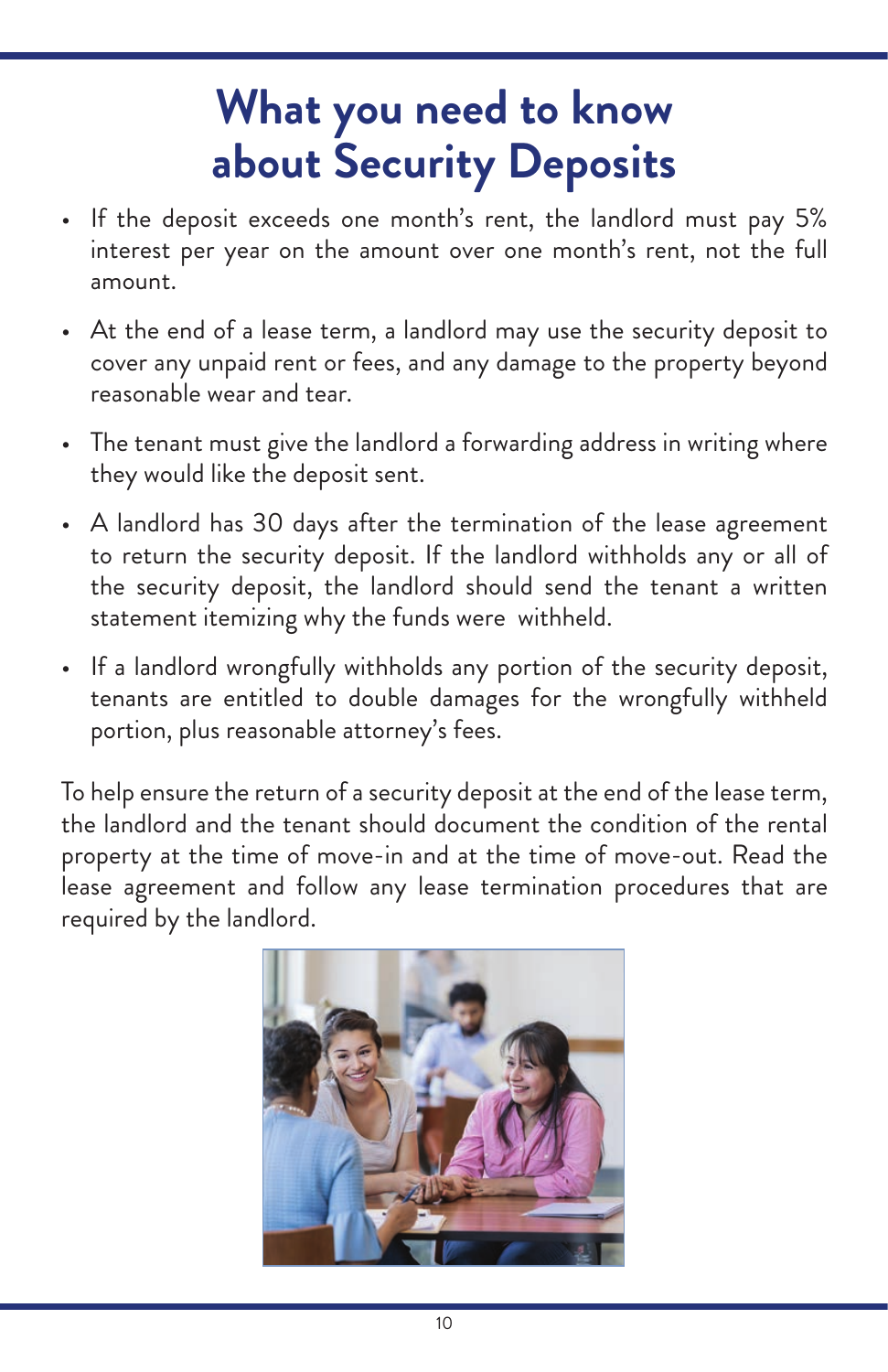# **If a Landlord Violates His or Her Duties:**

- The tenant may give the landlord written notice of the violation and should keep a copy for the tenant's records.
- Document the problem by taking pictures and keeping a diary. Be sure to record the date, when the problem started, and any attempts to contact the landlord. Keep all copies of letters, texts, or emails.
- Keep track of:
	- The landlord's efforts to fix the problem, and any attempts to fix the problem
	- Any expenses that you incur
	- The severity of the problem
	- How the problem has affected your use of the property, including any damages caused to personal property, etc.

If the landlord fails to fix the problem within a reasonable time – no longer than 30 days – the tenant may be able to deposit the rent into an escrow account with the Clerk of Courts and request an order from the Court to force the landlord to make the repairs. **In order to pay rent into escrow, the tenant must be current with rent payments.** 

Instead of escrowing rent, the tenant also has the right to sue the landlord for damages if the tenant can show that the landlord violated their duties and caused damages to the tenant.

Before a tenant pays rent into escrow or before a landlord decides to evict, they may wish to consider mediation.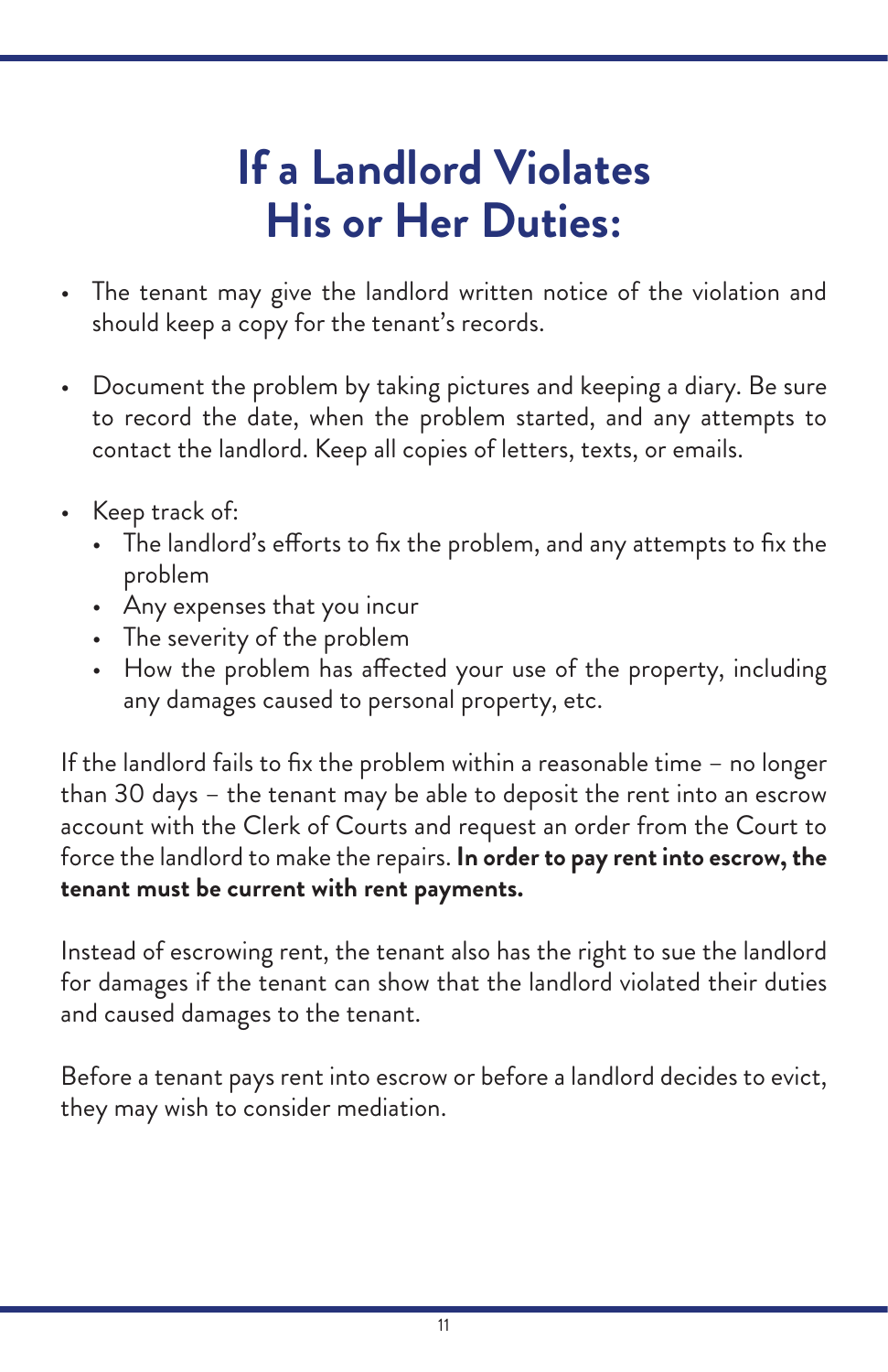# **What is Mediation?**

Mediation is a voluntary and confidential process that brings disputing parties together in a neutral setting to resolve conflicts. The mediator does not impose a solution but rather helps the parties work together to decide on a satisfying agreement. Mediators facilitate and help the parties arrive at their own agreement that works for them.

## **Benefits of Mediation**

- Informal
- Confidential
- Emphasizes cooperative problem solving
- A broad range of landlord-tenant issues accepted
- Cost savings: Mediation services are free and help parties avoid costly court cases.
- Time savings: Mediations can be scheduled more quickly than other alternative options.
- Better outcomes: Mediation may provide more creative resolutions tailored to your situation. The courts are limited in the remedies they can grant under the law.

The mediation process greatly benefits those in an ongoing landlord-tenant relationship as both parties work together to reach mutually agreeable solutions. This process fosters a better long-term relationship.

## **How Can I Request Mediation?**

The Lucas County Landlord-Tenant Pre-Litigation Mediation Program is available for both landlords and tenants through The Fair Housing Center by calling 419-243-6163.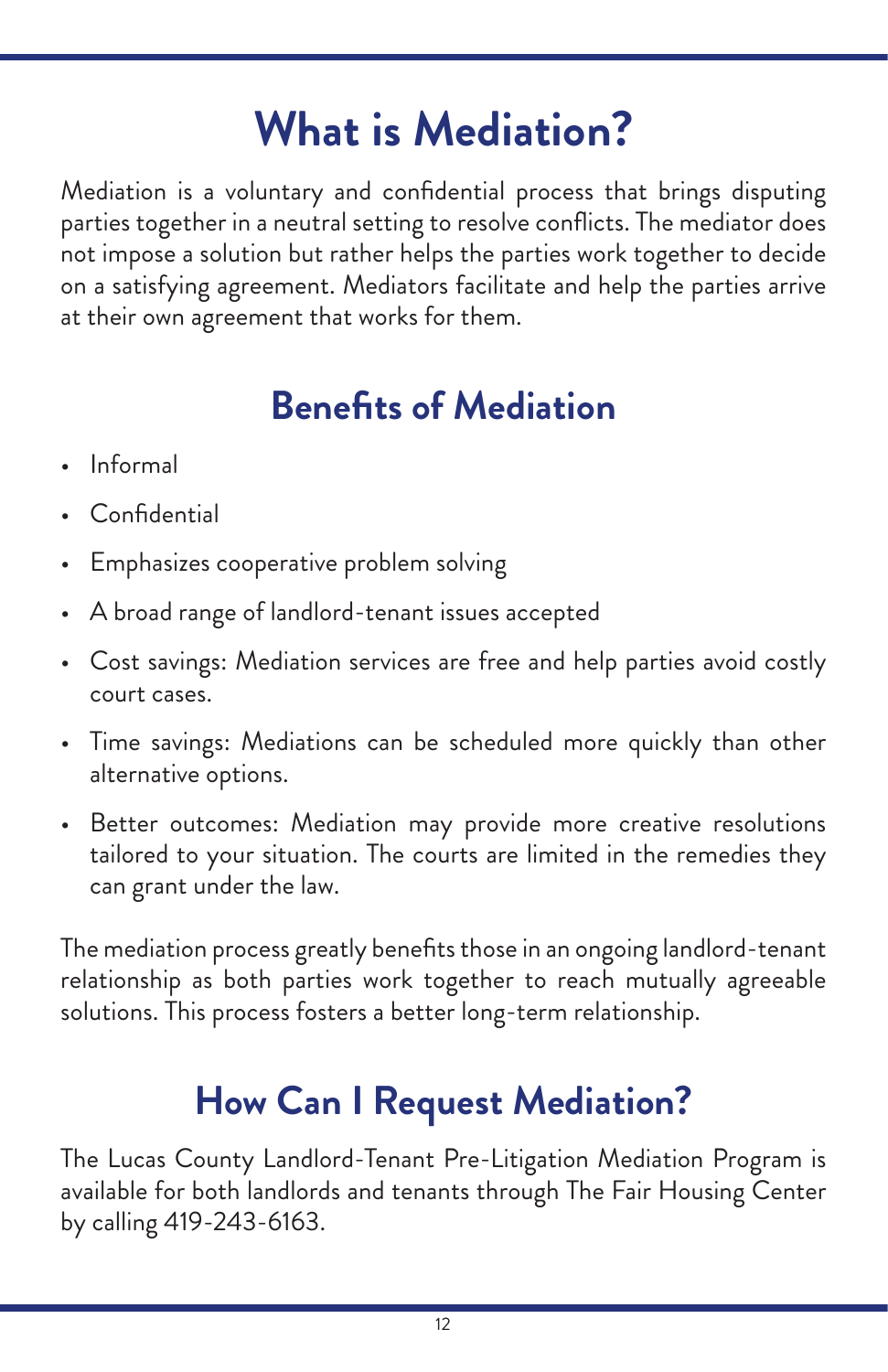"I was very skeptical at first. Then I was impressed by the professionalism of the mediator and the way they stayed neutral. We resolved the late rent issue quickly and without a lawyer and court fees." – Lucas County Landlord

> "My goodness, I had been asking for the stairs to the basement to be repaired for months. I called and we were able to negotiate the repair. Turned out to be a misunderstanding." – Lucas County Renter